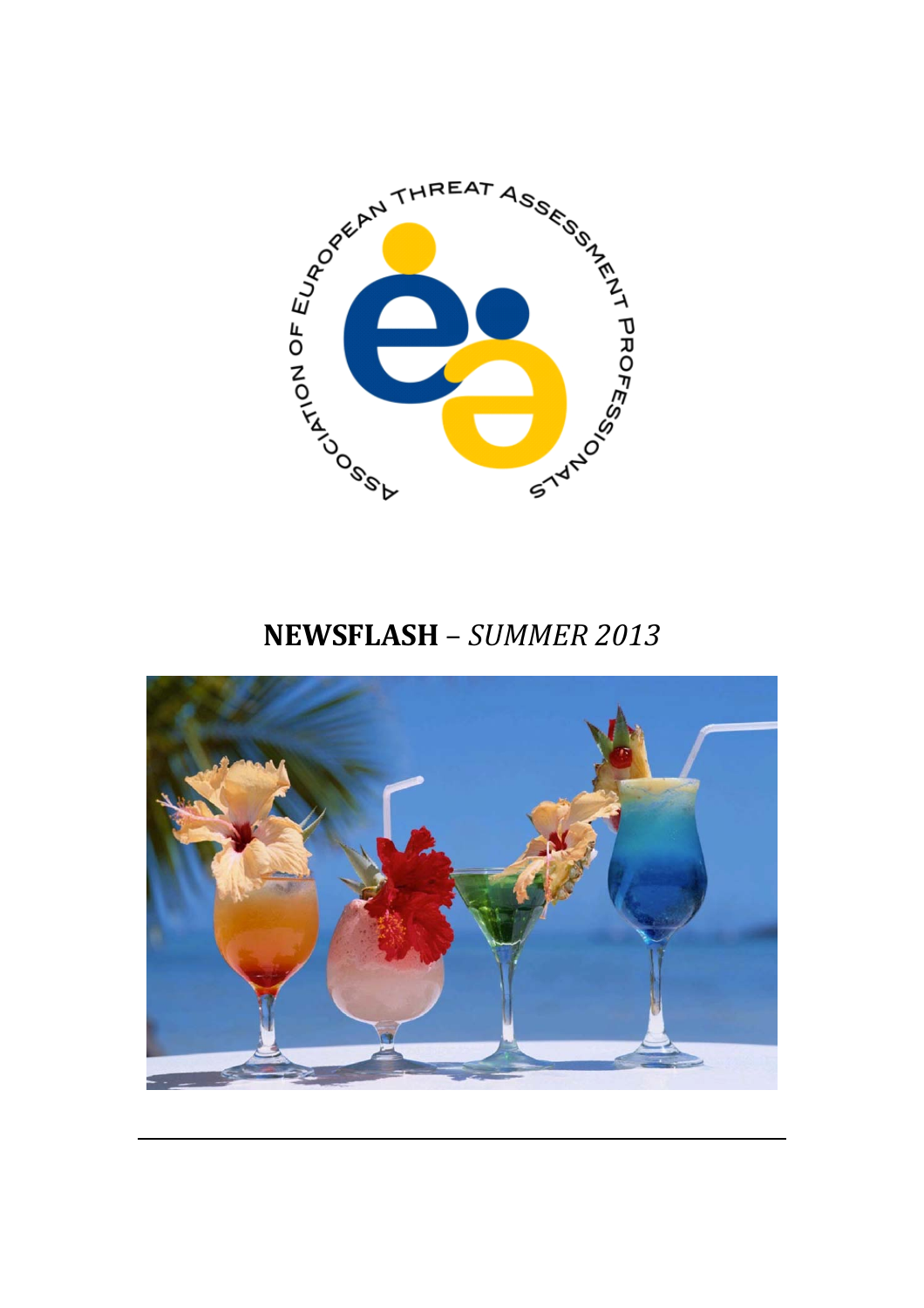

# **Message from the Board**

We hope that everyone has enjoyed his/her summer holiday and gained energy to continue their work as threat assessment professionals. It feels already long ago, but as a board we still think back of the Vienna conference as another successful event in our relatively short history. We are particularly glad that there were so many representatives of so many different countries.

The event started on the Monday in the Mayor's House, a beautiful historical building in the centre of Vienna. Dr. Jens Hoffmann and Andrea Wechlin from the AETAP board gave presentations and were part of the expert commission. Jens focussed on spousal homicide risk assessment, and Andrea, being the head of a coordinating office and a woman shelter in Switzerland, spoke about threat management in domestic violence cases. Our well regarded friends and experts from Canada / CATAP, Dr. Kelly Watt and Dr. Stephen Hart also took part of this afternoon session and spoke about domestic violence fatality review teams and domestic violence risk assessment.

On the Tuesday the conference was officially opened and our keynote speaker, Professor Paul Mullen presented on the role of psychotic and schizophrenic disorders when assessing risk in cases. Risk in cases where there is serious mental illness, always raises questions. Professor Mullen succeeded in presenting a good overview of what modern research shows, and explained this with actual casework and his clinical experience. The conference continued and many more speakers followed with very useful contributions and great learning value.

The AETAP board will have her yearly meeting on Saturday 14 September in Stockholm. In this beautiful northern European city our next AETAP conference (7‐11 April 2014) will be held. As a board we are already actively preparing this event.

If you are a member of our association, and there are topics you would like to see discussed, or ideas for the Stockholm conference, please feel free to send me or any other members of the board. One comment we have heard from the previous conference is that there is a need for more practical information on threat management programs. How to practically set up such a program, what the costs and benefits are, etc.

Regarding this newsflash., we have decided that it will be published to our members twice a year. This gives us the opportunity to provide you twice every year with high value developments and a very informative document.

International certification, finding sponsors that would be willing to support the work of our association, and spreading the word of our work in even more countries around the world are important topics on our agenda. Although outside of Europe, we are glad to see that the South-African police service has now shown serious interest and will send representatives to Stockholm.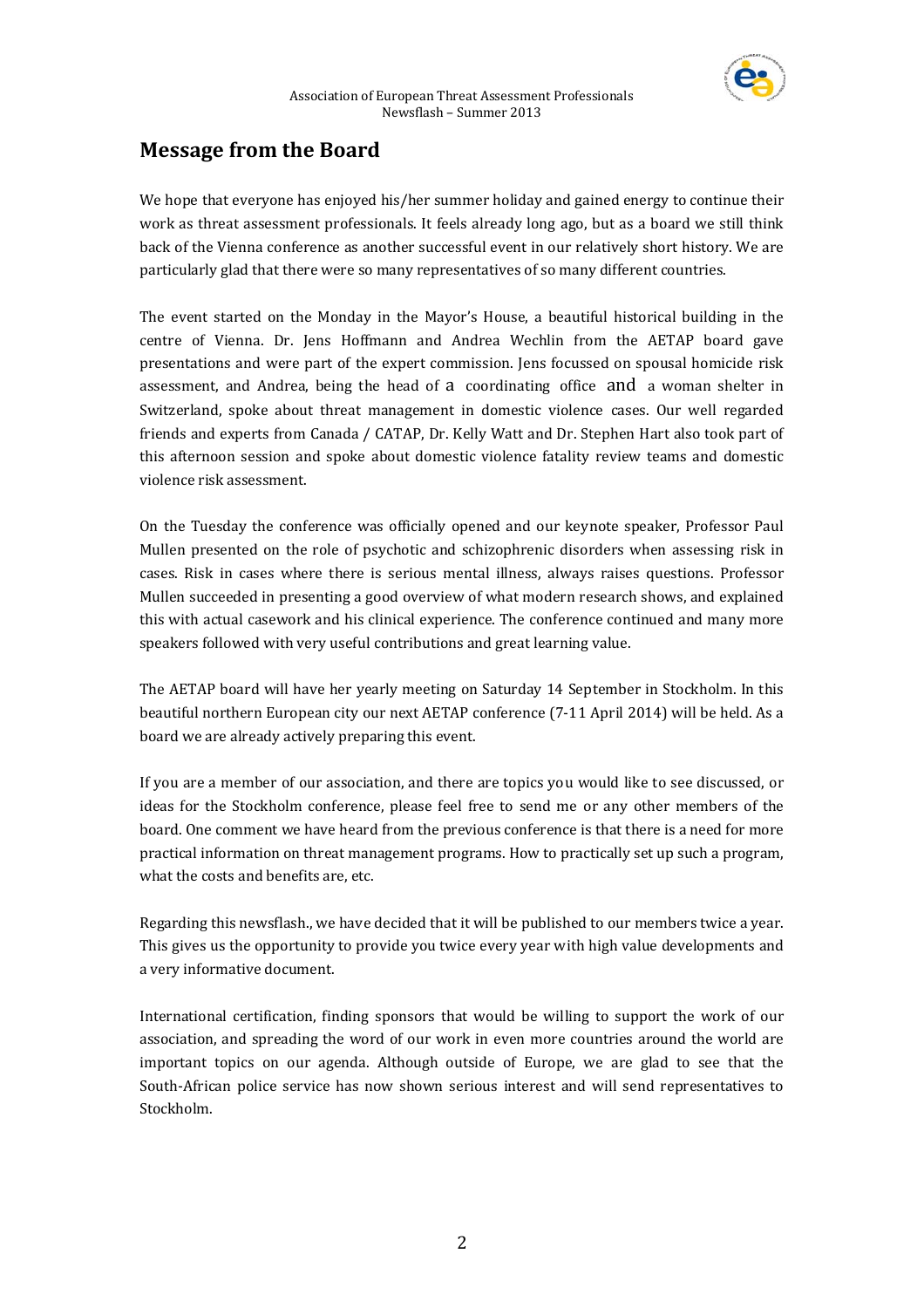

Last but certainly not least the AETAP is delighted to introduce to you 3 new members of our association. Mr. Niall Burns from the United Kingdom, mr. Niclas Franclin from Sweden and mr. Stephen Coupe from the United Kingdom. The board is delighted to have you as members and we are looking forward to work with you in the future.

# *Bram van der Meer, AETAP President*

AETAP was proud to host the official international board meeting of the major threat assessment associations – ATAP, AATAP, AETAP, and CATAP.



# **New developments**

# **Publications in progress**

Attached to this newsletter is information about the **International Handbook of Threat Assessment**, edited by dr. Reid Meloy and dr. Jens Hoffmann.

# **Journal of Threat Assessment and Management**

JTAM is a scholarly journal publishing peer‐reviewed papers representing the science and practice of risk for violence and fear-inducing behavior.

It is published by the American Psychological Association. JTAM is now accepting submissions on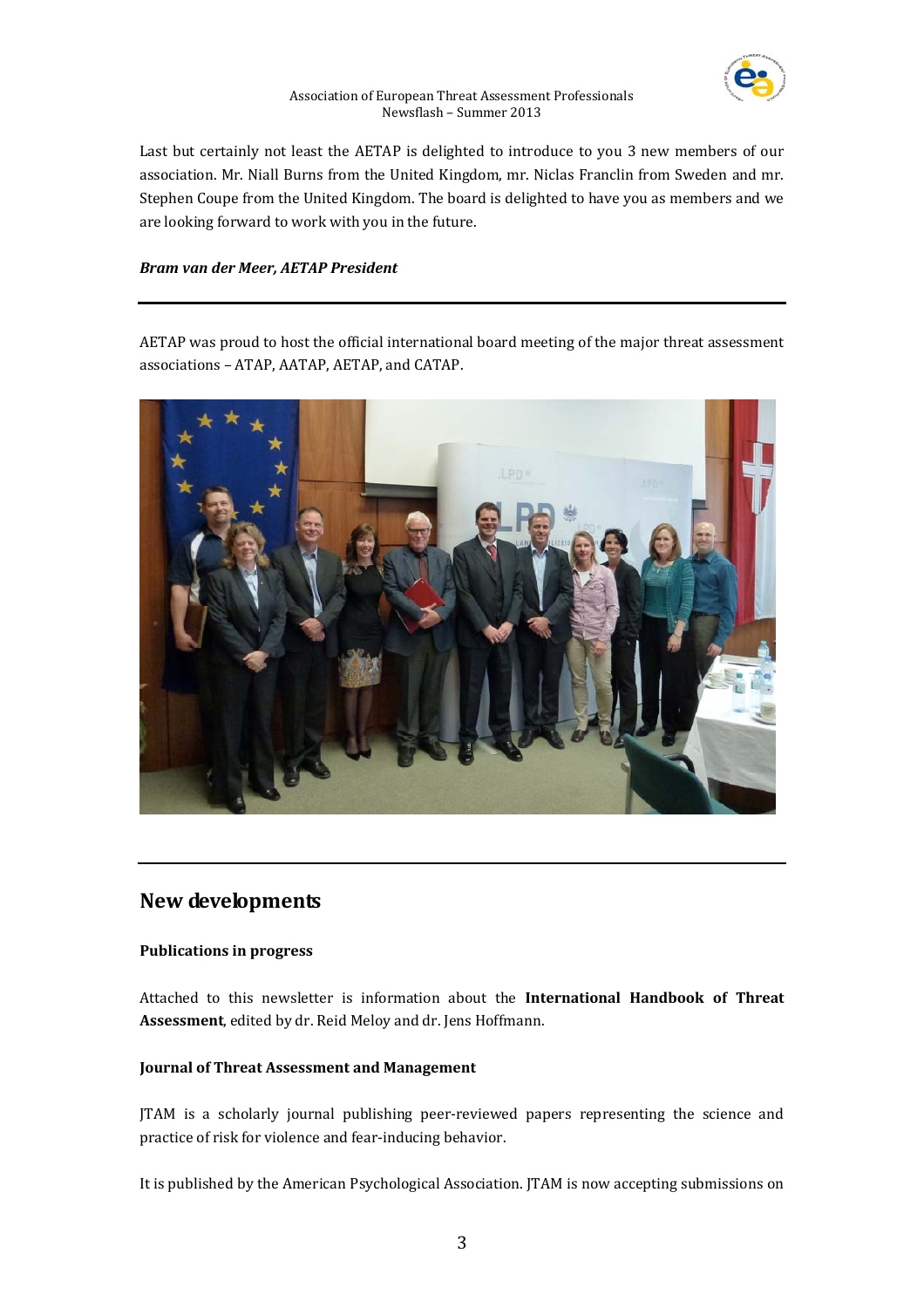

topics such as: • Targeted violence • Threats against public figures • Stalking • Intimate partner and family violence • Terrorism • Group violence • Sexual violence • Workplace, school, and campus violence • Assessment instruments and procedures • Management strategies and tactics • Threat assessment teams and units • Operational issues • Professional issues • Legal issues • Best practices

JTAM will be an official publication of the major international threat assessment associations – ATAP, AATAP, AETAP, and CATAP. The Senior Editorial Board members are Drs. Stephen D. Hart, Jens Hoffmann, J. Reid Meloy, and Lisa Warren. The first issue is due in March 2014. Every year four issues of the highest quality journal in threat assessment and management will be published.

Do you have something important to communicate to your peers about threat assessment – things such as recommendations for working with specific groups of people or in specific settings, how your threat assessment team or unit operates, a case study, or research findings? Keep in mind the Journal of Threat Assessment and Management (JTAM).

**'The Journal of Violence and Gender'** is another new relevant journal for our field of threat assessment. It is going to be about violence in general including the type of violence we are seeing in schools, universities and in the work place. Crime statistics, particularly in these types of crimes, indicate that males are more violent than women. However, the *Journal* will look at violence committed by both males and females and how and why males and females are different in this type of behavior. The *Journal* will look at causes, etiology, prevention, assessment, intervention, strategies, etc. It will involve editors from a variety of disciplines: psychiatrists; psychologists; sociologists; law enforcement: neurobiologists; anthropologists etc. Associate board member and investigative psychologist, Lieke Bootsma, will be part of the editorial board. The *Journal* will be published online with open access options and in print by Mary Ann Liebert, Inc., publishers. It will come out for the first time this autumn. The Editor‐in‐Chief of The *Journal*, *Mary Ellen O'Toole, PhD***,** is recognized as the FBI's leading expert in psychopathy. Her expertise is in criminal investigative analysis, offender behaviour, targeted school violence, workplace violence, and threat assessment.

# **Published research**

Recent editions from *Psychology, Crime & Law* included some interesting articles on risk‐assessment ‐and management of violence:

*Typogolies, risk and recidivism in partnerviolent men with the BSAFER: a pilot study* by the Spanish researcher *Ismael Loinaz* validates the Canadian tool (the Brief Spousal Assault Form for the Evaluation of Risk). The B‐SAFER showed to have a good predictive accuracy of 70% (no false negatives, but there are many false positives) among a Spanish group of imprisoned partner-violent men. The best predictive variables are the justification of violence, age at first imprisonment, and non-treatment.

Furthermore, an overrepresentation of recidivists among generally violent subjects and borderlines have been found, reflecting their greater tendency to be impulsive and antisocial. See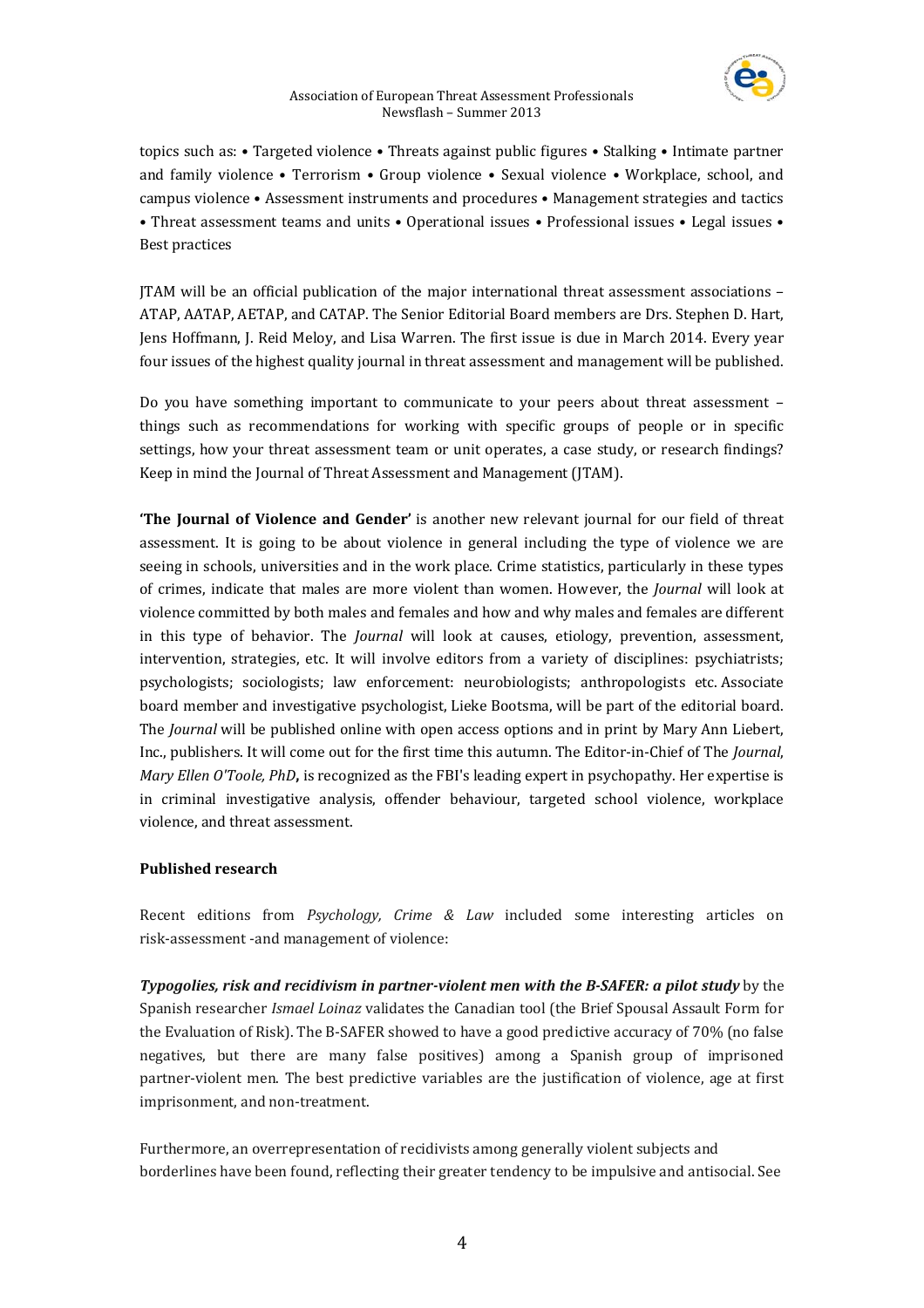

this link for the abstract and ordering the full article: http://www.tandfonline.com/doi/abs/10.1080/1068316X.2013.770854[.](http://www.tandfonline.com/doi/abs/10.1080/1068316X.2013.770854) 

*The Violence Reduction Program (VRP): a treatment program for violenceprone forensic clients* by researchers from the UK and Canada discusses the benefits from this program. The VRP has been implemented in a number of prison and forensic mental health hospitals in the UK. The important integration of risk assessment and treatment is mentioned. It indicates that program participation was linked to the reduction of general and violent reoffending. It also appears to be effective in treating offenders with significant psychopathic traits. Nevertheless they address the high dropout rates of forensic clients with personality disorders. See this link for the abstract and ordering the full article:

http://www.tandfonline.com/doi/full/10.1080/1068316X.2013.75898[1.](http://www.tandfonline.com/doi/full/10.1080/1068316X.2013.758981) 

*Resettle: a significant new step in an emerging pathway that manages risk and addresses need in highrisk personality disordered offenders on their release into community* (from the UK) describes an innovative UK service development, in which Multi-Agency Public Protection Arrangements (MAPPA) are made. They also point out the association between personality disorder and high dropout levels from programs of intervention.

See this link for the abstract and ordering the full article:

downloaded:

http://www.tandfonline.com/doi/full/10.1080/1068316X.2013.75897[6.](http://www.tandfonline.com/doi/full/10.1080/1068316X.2013.758976) 

Like the pre‐conference expert panel in Vienna has addressed, the organization *WAVE* **(***Women Against Violence Europe)* has lots of interesting material accessible at their website:

http://www.wave-network.org/. Several publications, including country information is available:

[http://www.wave‐network.org/sites/default/files/WAVE%20COUNTRY%20REPORT%202012.](http://www.wave-network.org/sites/default/files/WAVE%20COUNTRY%20REPORT%202012.pdf) pdf. Also a manual to effectively tackle domestic violence against women and children can be

http://www.wave-network.org/sites/wave.local/files/homepage\_bg\_manual\_fromgoodintervent ionstogoodcooperation3\_0.pdf.

[During Paul Mullens valuable lecture in Vienna on risk of violence and psychosis, he mentioned](http://www.ncbi.nlm.nih.gov/pubmed/23418482)  *Dr. [Seena](http://www.ncbi.nlm.nih.gov/pubmed/23418482) Fazal* from Oxford university. He carried out a great amount [of research on this topic.](http://www.ncbi.nlm.nih.gov/pubmed/23418482)  Recently, a meta‐analysis is done on *risk factors for violence in [psychosis](http://www.ncbi.nlm.nih.gov/pubmed/23418482)*. The review confirms the strong association between criminal history and violence risk in psychosis and it also demonstrates that certain dynamic factors are potentially important for assessment and [management of violence risk. These dynamic factors include: hostile behaviour, poor impulse](http://www.ncbi.nlm.nih.gov/pubmed/23418482)  control, lack of insight, general symptom scores, recent alcohol and/or drug misuse, and [non‐adherence with psychological therapies and medica](http://www.ncbi.nlm.nih.gov/pubmed/23418482)tion. This publication is free to download at: http://www.ncbi.nlm.nih.gov/pubmed/23418482.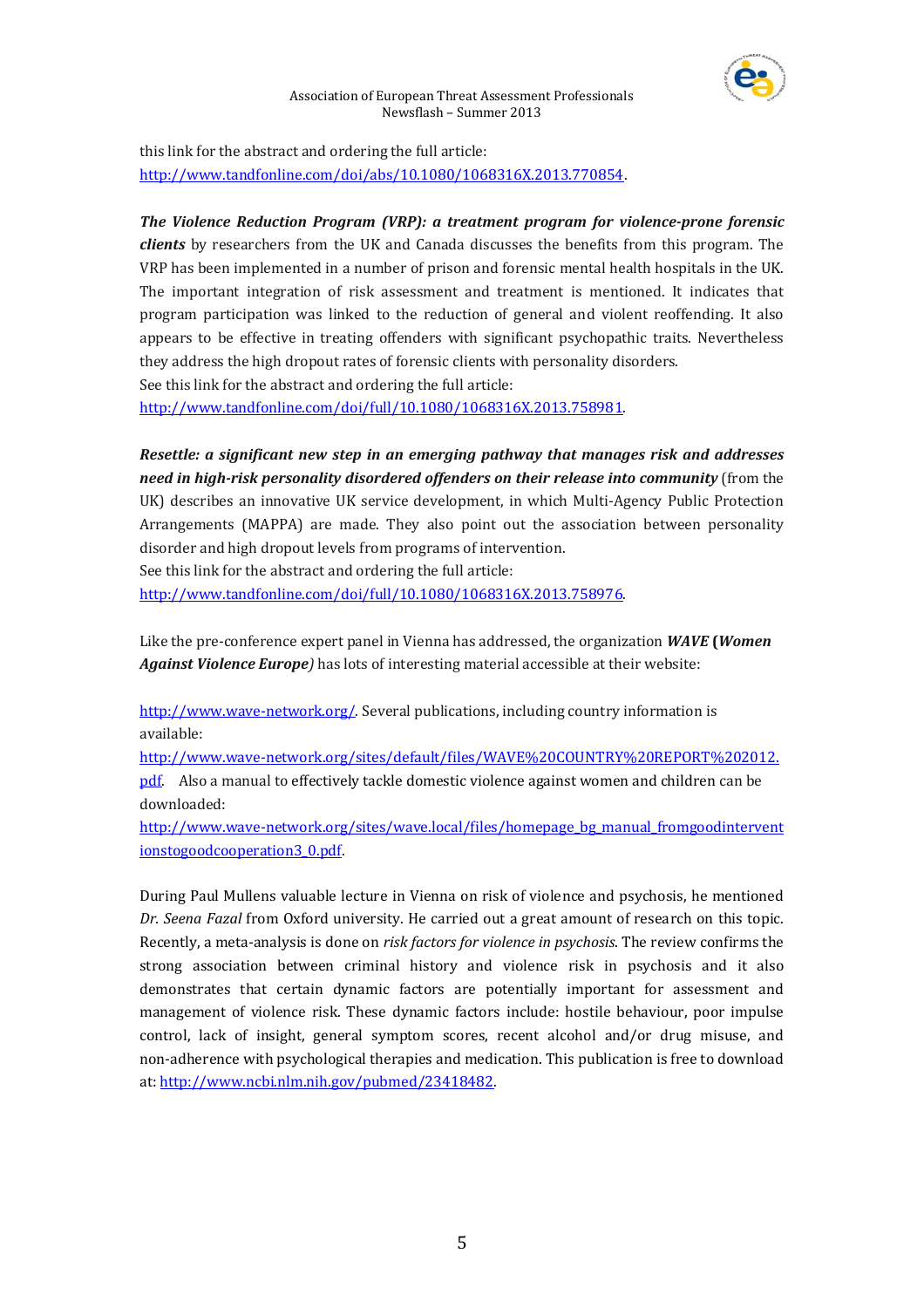

More publications from Fazal on the role of psychosis can be found on the internet at: http://www.ncbi.nlm.nih.gov/pubmed/22359622

# http://www.ncbi.nlm.nih.gov/pubmed/19959703 <http://www.ncbi.nlm.nih.gov/pubmed/19454640>

Mullens reference to Bennetts publication about Schizophrenia disorders, substance abuse and prior offending in a sequential series of 435 homicides from 2011 is available at: **<http://onlinelibrary.wiley.com/doi/10.1111/j.1600-0447.2011.01731.x/full>**.

# **Threat Assessment Tools & Techniques**

The *Historical Clinical Risk management20 Version 3 (HCR)* is now published by Kevin Douglas, Stephen Hart, Chris Webster, & Henrik [Belfrage; Mental Health, Law, and Policy Institute,](http://kdouglas.wordpress.com/hcr-20/hcr-20/) Simon Fraser University, Vancouver, Canada. http://kdouglas.wordpress.com/hcr‐20/hcr‐20/ It has many innovative improvements from the HCR V2 without sacrificing any of its historical or research value. The scientific base of this version is even stronger now. Different pilot studies were carried out in Sweden, Canada, Germany, Norway, Great-Brittain and the Netherlands.

The Canadian Handbook for Police and Crown Prosecutors on Criminal Harassment (2012) is now available on the Department of Justice Canada's Website at: http://canada.justice.gc.ca/eng/rp-pr/cj-jp/fv-vf/har/index.html. It includes guideliness for [police and prosecutors, especially with respect to threat assessme](http://canada.justice.gc.ca/eng/rp-pr/cj-jp/fv-vf/har/index.html)nt –and management.

After the interesting lecture of David James and Frank Farham on "insider threats" Russell Palarea (NCIS) mentioned an already existing tool from the Defense Personnel Security Research Center fro[m the USA. A projectteam named 'Perserec' developed](http://www.dhra.mil/perserec/reports/pp09-03.pdf) this *Insider Risk Evaluation and Audit Tool:* http://www.dhra.mil/perserec/reports/pp09‐03.pdf

# **Alliance for International Risk Research (AIRR)**

From dr. Jay Singh, Co-Editor-in-Chief Psychiatric/Psychological Service for the Criminal Justice System in the Canton of Zürich, Switzerland we have received information about the Jay Singh and Kevin Douglas' Alliance for International Risk Research.

Given the large forensic risk assessment literature in the fields of psychology, psychiatry, nursing, criminology, juvenile justice, and others, it can be difficult to stay abreast of the latest research developments. And with busy work schedules, reading through numerous e-mail alerts each week to find the newest publications relating to violence, sex offender, and general offending risk assessment can be an inconvenient task.